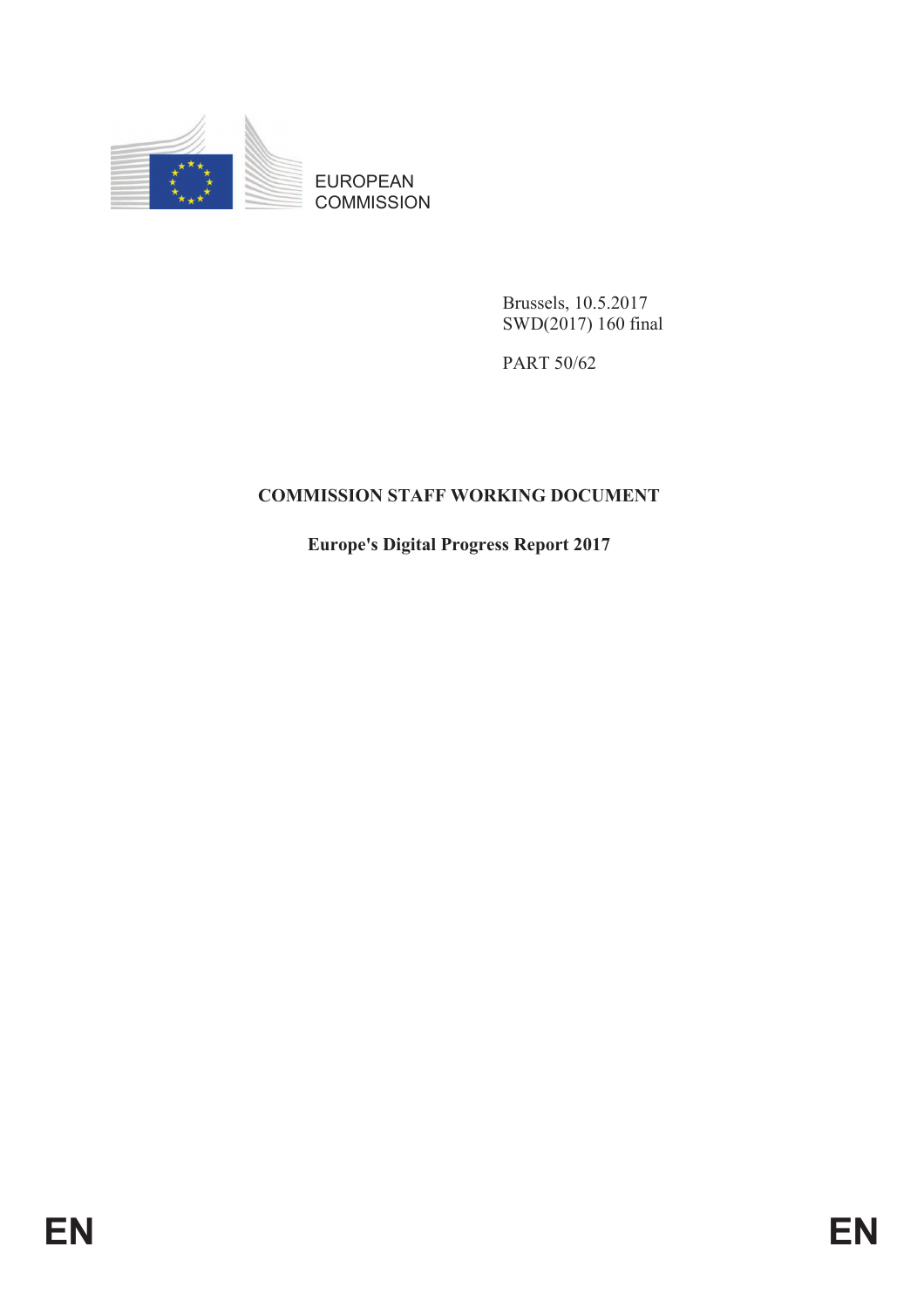#### **Europe's Digital Progress Report - 2017**

*Telecoms chapter* 

# **LUXEMBOURG**

#### **1. Competitive environment**

| Coverage                           | LU-2015 | LU-2016 | EU-2016 |
|------------------------------------|---------|---------|---------|
| Fixed broadband coverage (total)   | $100\%$ | $100\%$ | 98%     |
| Fixed broadband coverage (rural)   | $100\%$ | $100\%$ | 93%     |
| Fixed NGA coverage (total)         | 94%     | 94%     | 76%     |
| Fixed NGA coverage (rural)         | 94%     | 94%     | 40%     |
| 4G coverage (average of operators) | no data | 95%     | 84%     |

*Source: Broadband Coverage Study (IHS and Point Topic). Data as of October 2015 and October 2016.*

#### **Fixed broadband market**

While the total coverage<sup>1</sup> of fixed broadband networks remains unchanged at 100 % of households<sup>2</sup>, slightly above the EU average (98% total, 93% rural), fast broadband networks capable of providing at least 30 Mbps (next generation access (NGA)) are available to 94% of homes in both rural and urban areas. This is significantly above the EU average (76% total, 40% rural). As fibre roll-out continues, fibre-to-the-premises (FTTP) coverage stands at 60%.

| <b>Fixed broadband market shares</b>      | LU-2015  | $LI$ -2016 | EU-2016 |
|-------------------------------------------|----------|------------|---------|
| Incumbent market share in fixed broadband | 67.3%    | 66.4%      | 40.7%   |
| Technology market shares                  |          |            |         |
| <b>DSL</b>                                | $77.2\%$ | 70.0%      | 66.8%   |
| Cable                                     | $11.2\%$ | $11.1\%$   | 19.1%   |
| <b>FTTH/B</b>                             | $11.1\%$ | 18.6%      | 10.7%   |
| Other                                     | $0.5\%$  | $0.4\%$    | 3.4%    |

*Source: Communications Committee. Data as of July 2015 and July 2016.*

| New entrants' DSL subscriptions by type of access (VDSL) |              |         |         |
|----------------------------------------------------------|--------------|---------|---------|
| excluded)                                                | $LI$ $-2015$ | LU-2016 | EU-2016 |
| Own network                                              | -            |         | $0.7\%$ |
| <b>Full LLU</b>                                          | 68.6%        | 73.0%   | 75.3%   |
| <b>Shared Access</b>                                     |              |         | $4.1\%$ |
| <b>Bitstream</b>                                         |              | $1.2\%$ | 13.4%   |
| Resale                                                   | 31.4%        | 25.8%   | $6.6\%$ |

*Source: Communications Committee. Data as of July 2015 and July 2016.* 

<sup>&</sup>lt;sup>1</sup> including fixed, mobile and satellite networks

<sup>&</sup>lt;sup>2</sup> Uptake of fixed broadband services stands at 96%, the EU average is 74%. 49% of all subscription are for fast broadband versus 40% one year ago. These figures refer to subscription for 30 Mbps and include fixed and mobile broadband.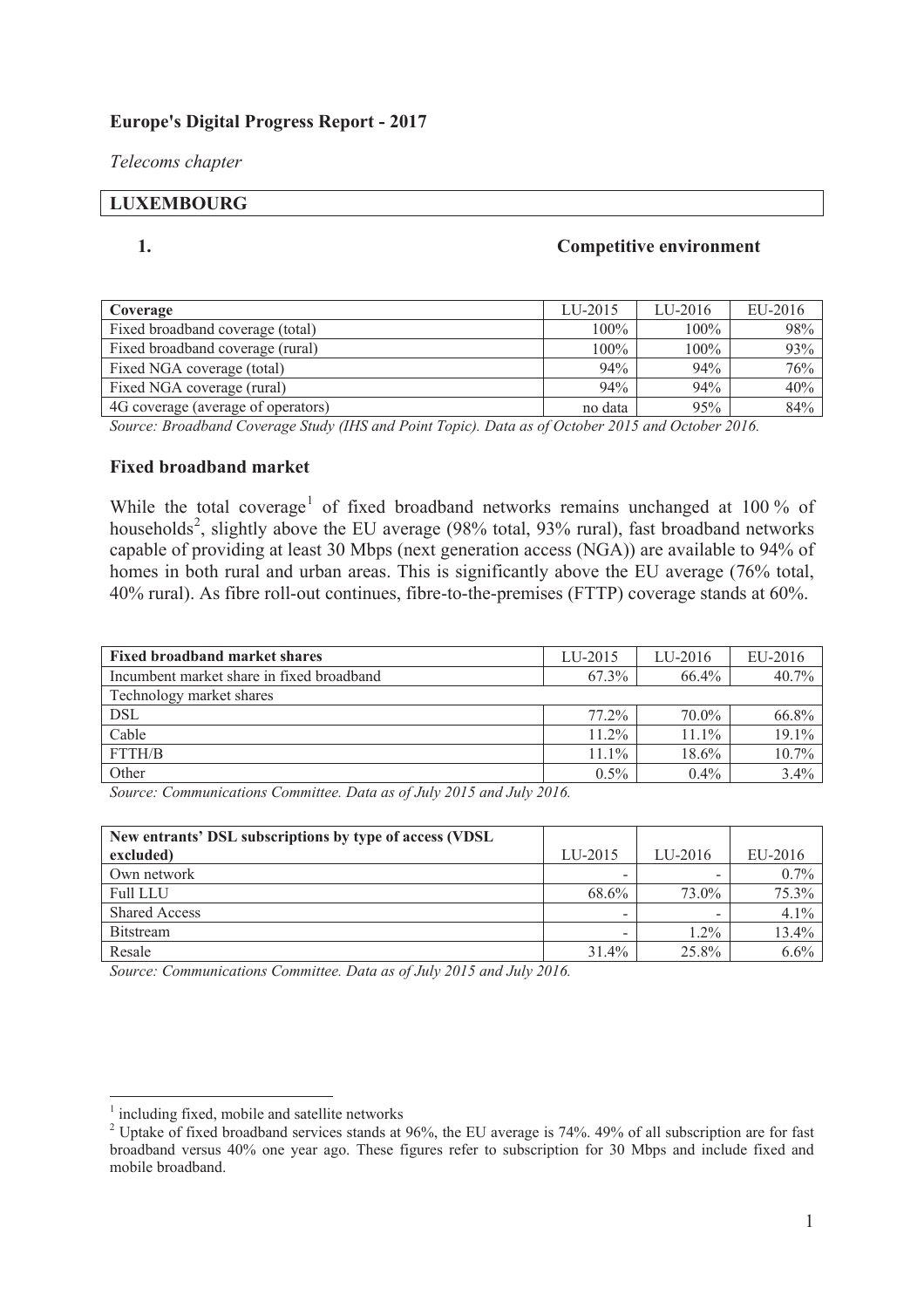| <b>Charges of Local Loop Unbundling</b><br>(monthly average total cost in $\epsilon$ ) | LU-2015 | $LI$ -2016 | EU-<br>2016 |
|----------------------------------------------------------------------------------------|---------|------------|-------------|
| <b>Full LLU</b>                                                                        |         |            |             |
| <b>Shared Access</b>                                                                   | -       | -          |             |

*Source: Communications Committee. Data as of October 2015 and October 2016.* 

The lowest fixed broadband retail price (subscriptions for 12-30 Mbps, or above) is  $\epsilon$ 24.27 per month<sup>3</sup>, compared to  $\epsilon$ 21.33 at EU level.

About 36 of the 111 *telecoms* companies notified have their contact point outside Luxembourg. Their main areas of activity are data centre-related services and business-tobusiness (B2B) services.

LuxTelecom changed its name to LuxNetworks, and the former Coditel/Numericable company SFR was taken over by Telenet from Belgium<sup>4</sup>, covering 15 000 clients in Luxembourg<sup>5</sup>.

#### **Mobile market**

| Mobile market                           | LU-2015 | $LIJ-2016$ | EU-2016 |
|-----------------------------------------|---------|------------|---------|
| Market share of market leader           | 53%     | 50%        | 34%     |
| Market share of second largest operator | 36%     | 35%        | 28%     |
| Number of MNOs                          | ζ       |            |         |
| Number of MVNOs                         |         |            |         |
| Market share of MVNO (SIM cards)        | -       |            |         |

*Source: Communications Committee. Data as of October 2015 and October 2016.* 

The increased uptake of mobile broadband services was particularly significant in 2016. It stands at 116 subscriptions per 100 people, compared to 73 one year ago and an EU average in 2016 of 84 subscriptions per 100 people. As regards 4G, Luxembourg has a coverage rate of 95 %, significantly above the EU average of 84%.

There are many cross-border providers involving activities in both the country itself and its neighbours, as Luxembourg has a small, open economy.

In 2016 it was announced that  $Tango^6$  and  $Telindus^7$  would merge with Proximus Luxembourg.

In October 2015, 68% of Luxembourg households used **bundled packages** for their telecoms services. This was an increase of 10 percentage points over January 2014<sup>8</sup>.

https://www.proximus.com/en/group/brands

 $\overline{a}$ <sup>3</sup> Source: Fixed broadband prices in Europe in 2016 (Empirica). Prices expressed in EUR/PPP; VAT included; data as of autumn 2016.

<sup>&</sup>lt;sup>4</sup> This was part of a transaction mainly affecting the Belgian market.

<sup>5</sup> http://paperjam.lu/news/le-belge-telenet-simplante-au-luxembourg-sfr

<sup>&</sup>lt;sup>6</sup> Member of Proximus Group since 2008, see http://www.tango.lu/en/about-tango

<sup>7</sup> The Telindus company was fully integrated into Proximus in 2010. See

<sup>8</sup> See http://www.apdsi.pt/uploads/news/id1002/Eurobar%C3 %B3 metro%20438.pdf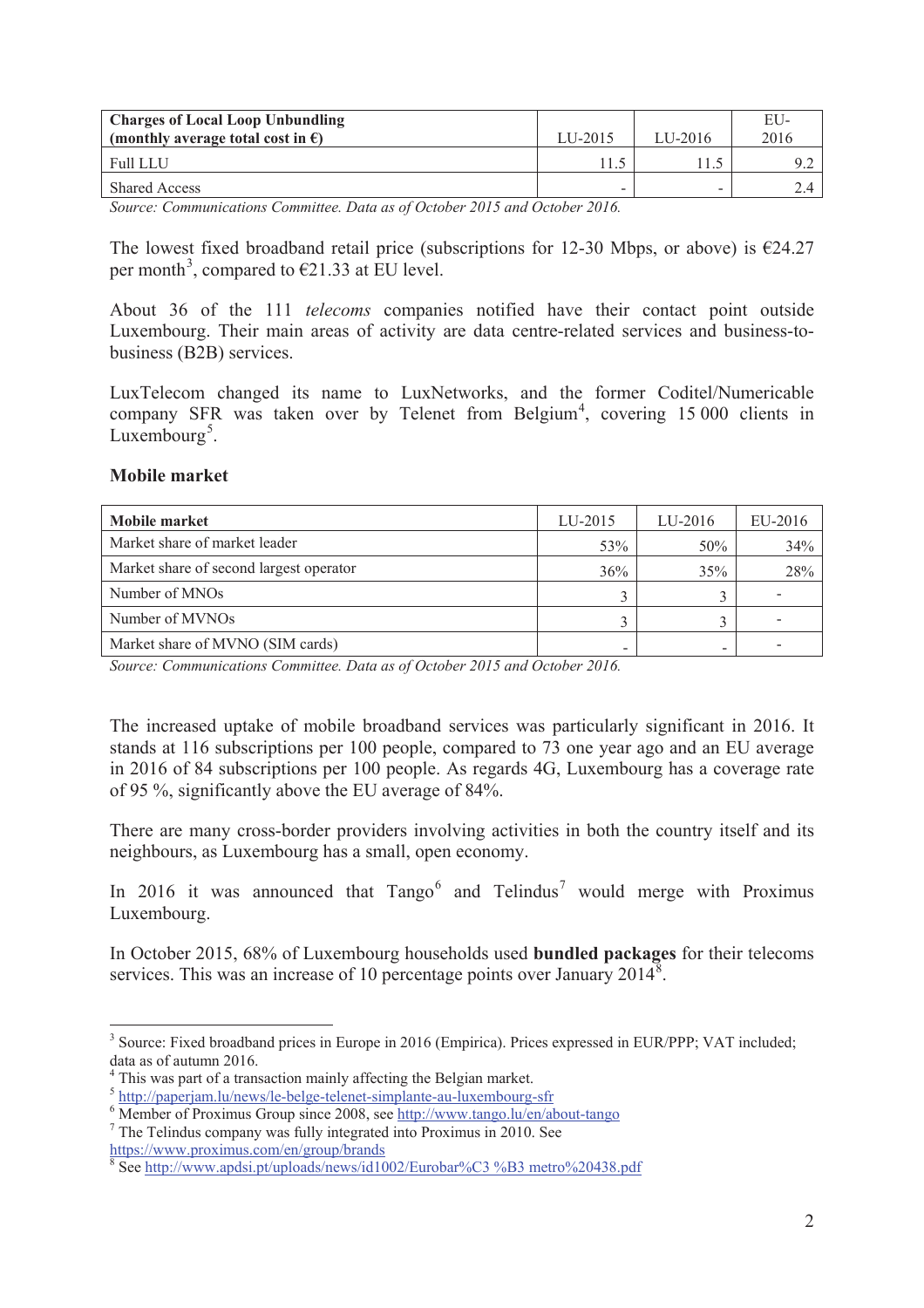Sales of bundled services are strong among consumers, and they are offered by all providers (even small ones). For several years the volume of mobile minutes has been larger than that of fixed minutes, while the number of fixed subscriptions has remained stable. Nevertheless, fixed telephony is included 'free of charge' in most subscriber packages. However, many services are no longer available as stand-alone services.

Large operators include TV access services in their bundles, as these are important for increasing revenue. Luxembourg has a very international population, and supplying specific content is very difficult, as providers can only deliver low volumes, with little domestic content being supplied.

| Mobile broadband prices                                                       |    | LU-2015   LU-2016 | EU-2016 |
|-------------------------------------------------------------------------------|----|-------------------|---------|
| Least expensive offer for handset $(1 \text{ GB} + 300 \text{ calls basket})$ | 29 | ١Q                |         |
| Least expensive offer for tablet and laptop (5 GB basket)                     |    |                   |         |

 *Source: Mobile Broadband Price Study (Van Dijk). Prices expressed in EUR/PPP, VAT included. Data as of February 2015 and February 2016.*

Mobile broadband prices for handset offers have dropped significantly within one year; they are below the EU average. The prices for tablets and laptops have remained stable; they are below the EU average.

#### **2. Measures supporting deployment and investment in high-speed networks**

a. **Spectrum**

| <b>Harmonised bands</b>       | MHz spectrum assigned <sup>9</sup> | % of the harmonised band assigned |
|-------------------------------|------------------------------------|-----------------------------------|
| 700 MHz                       | $\overline{0}$                     | $0\%$                             |
| <b>800 MHz</b>                | 60                                 | 100%                              |
| 900 MHz                       | 70                                 | 100%                              |
| 1500 MHz                      | $\overline{\phantom{a}}$           | $0\%$                             |
| 1800 MHz                      | 150                                | 100%                              |
| 2000 MHz paired <sup>10</sup> | 90                                 | 75%                               |
| 2600 MHz                      | 180                                | 94.7%                             |
| 3400-3600 MHz                 | $\theta$                           | $0\%$                             |
| 3600-3800 MHz                 | $\boldsymbol{0}$                   | $0\%$                             |

In Luxembourg 50% of the spectrum harmonised at EU level for wireless broadband has been assigned. In absolute terms this accounts for 550 MHz, significantly below the EU average of

<sup>&</sup>lt;sup>9</sup> Including guard bands.

<sup>&</sup>lt;sup>10</sup> Range: 1920-1980 MHz and 2110-2170 MHz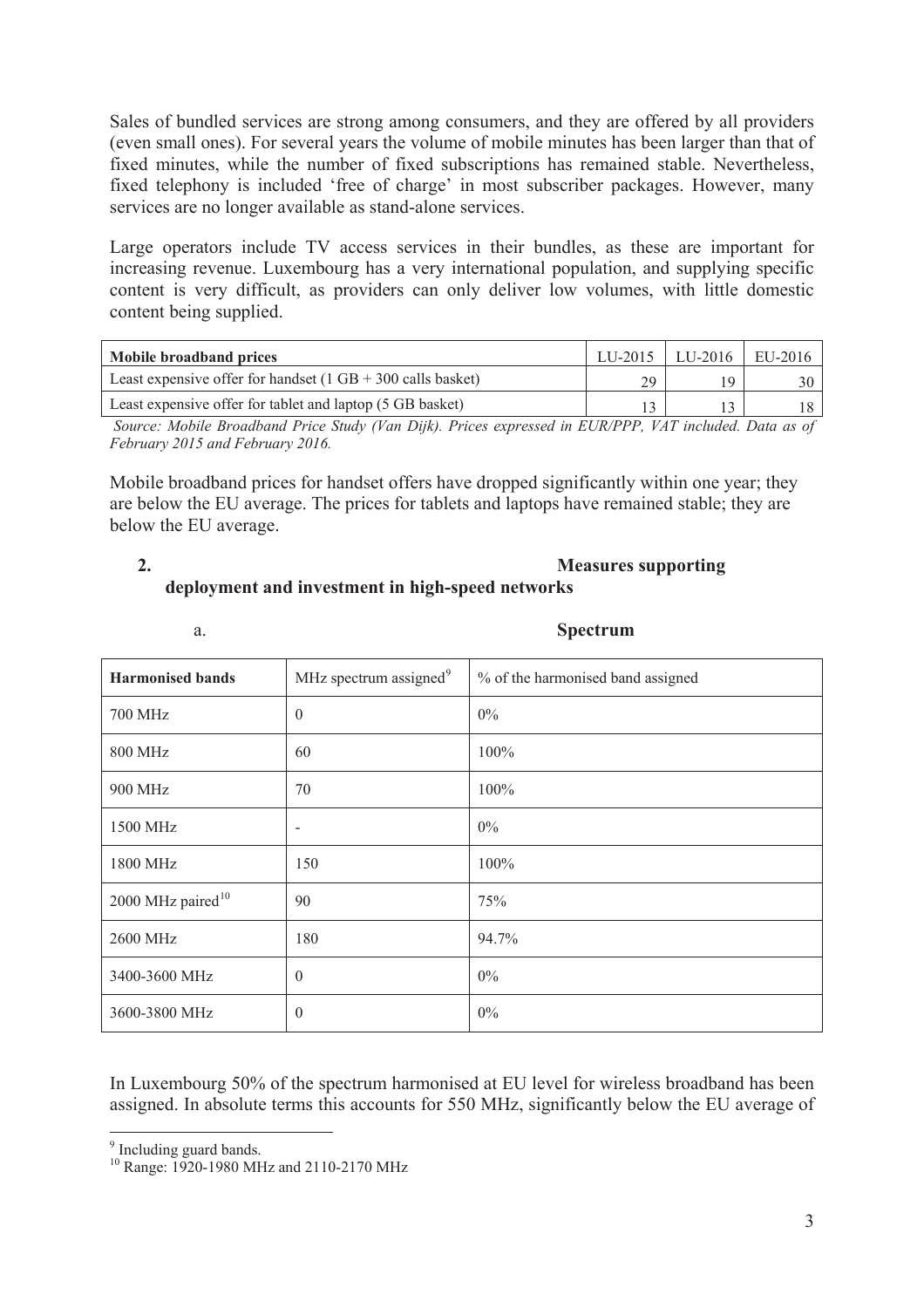737.8 MHz. This is due to a lack of demand and immediate interest from operators. The harmonised spectrum has however been made available and it can be assigned to operators once they express a need.

There were no auctions in 2016. The 700 MHz spectrum is not used in Luxembourg and will be available by the end of 2018, when its use for broadcasting in neighbouring EU countries (France, Germany) comes to an end. The 800 MHz spectrum is in use, while the 2.6 GHz is not yet in operation. For the 3.4 to 3.8 GHz and 1.5 GHz bands, a consultation found that there was no need for immediate use. If an operator was to express interest there would be scope to launch a new consultation at any time.

## b. **EU and National investments in**

## **broadband**

Luxembourg is well on track to achieve the broadband targets at EU level. While Luxembourg is sticking to its aim of having everyone connected by the end of 2020 with coverage of 1Gbit/sec, the country relies mainly on a market-driven broadband roll-out based on competition among operators. Accordingly, there are no plans to use public financing.

No broadband projects are being financed under the Connecting Europe Facility and the Juncker plan. Nor are there any allocations from the European Structural and Investment Fund to broadband, according to operational programmes $^{11}$ .

## c. **State of transposition of the**

## **Broadband Cost Reduction Directive**

Infringement proceedings were opened against Luxembourg in March 2016, as the country had not notified the Commission of the full transposition of the Broadband Cost Reduction Directive (BB CRD), due by 1 January 2016. The law implementing the Cost Reduction Directive is expected to be adopted by the end of the first quarter of 2017.

In Luxembourg, fibre-to-the-home (FTTH) loops terminate in the basement of buildings. There are still issues over how to provide apartments with high-speed connections, particularly in older apartment blocks. Such blocks are typically controlled by condominium associations comprising the owners of the individual flats. Such associations would i.a. decide about in-house cabling projects. For this reason Luxembourg has foreseen in its draft law that the issue of in-house cabling has to be included in the agenda of the condominium associations' assemblies before the end of 2018. Furthermore, the draft law foresees that appropriate in-house cabling is compulsory for existing multi-dwelling buildings in the event of major renovation works, and for all newly constructed buildings for which applications for building permits have been submitted after 31 December 2016.

## **3. Regulatory function**

Luxembourg complies with the 2014 Recommendation on Relevant Markets. It has regulations concerning all the markets listed in the 2014 Recommendation and in the market for trunk segments of leased lines (market 14 of the 2003 Recommendation on Relevant Markets).

 $\overline{a}$ <sup>11</sup> See http://ec.europa.eu/regional\_policy/en/atlas/programmes.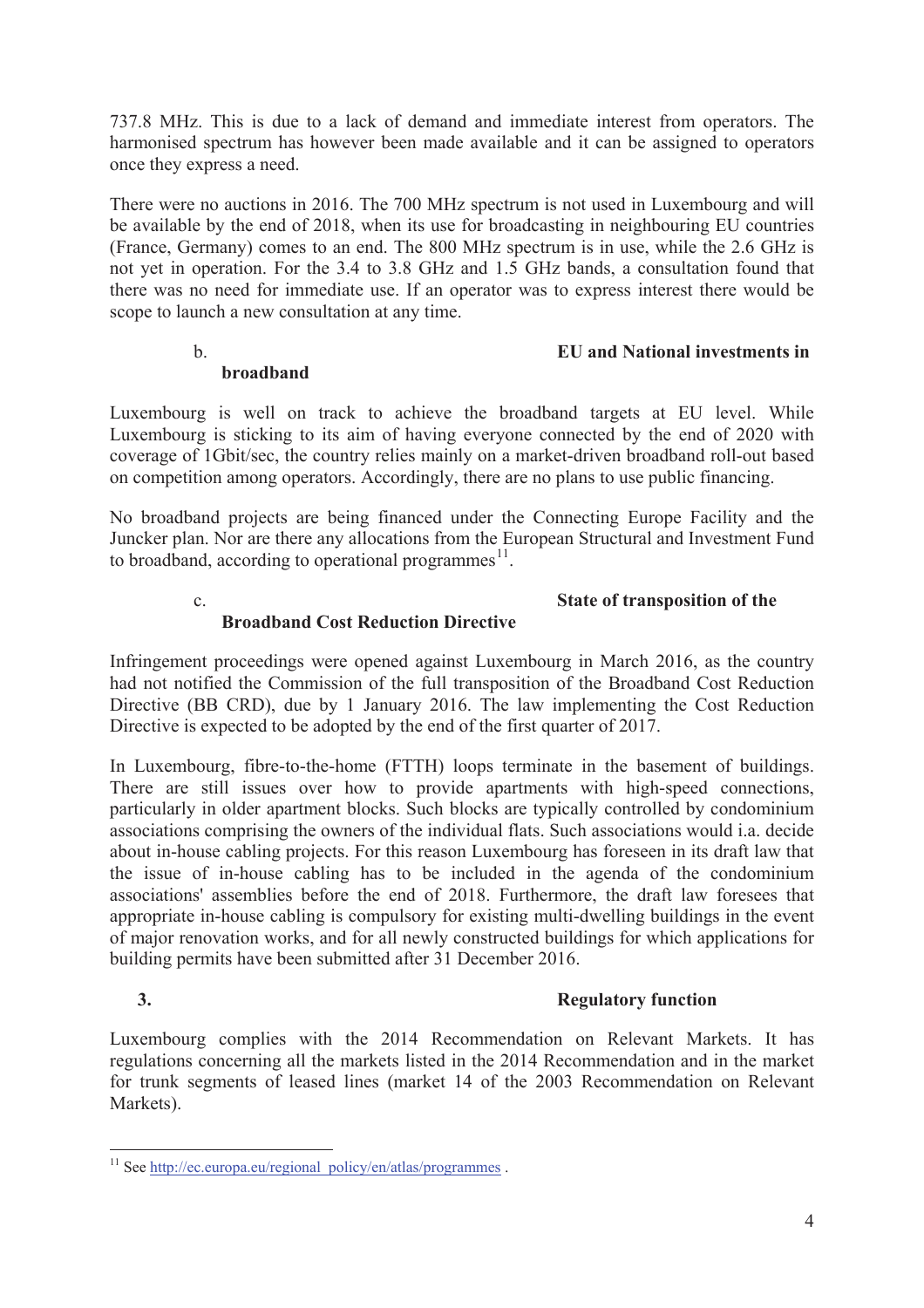For both fixed and mobile termination rates, Luxembourg uses pure bottom-up long-run incremental cost  $(BU - LRIC)$  cost models for fixing maximum price ceilings.

The Recommendation on non-discrimination and costing methodologies has been fully taken into account in the latest market analyses conducted over 2014-2015. These were carried out on markets 4/2007 (wholesale (physical) network infrastructure access (including shared or fully unbundled access) at a fixed location) and  $5/2007$  (wholesale broadband access<sup>12</sup>) as described in the 2007 Recommendation on relevant markets. This included the 'equivalence of input' principle, the key performance indicators, and the technical and economic replicability tests. Currently the 'Institut Luxembourgeois de Régulation' (ILR) is running the analyses under the 2014 Recommendation on relevant markets.

### **4. Consumer issues**

|        | <b>Number portability</b>                                  | LU-2015 | LU-2016 |
|--------|------------------------------------------------------------|---------|---------|
| Fixed  | Number of transactions [1]                                 | n.a.    | 3 3 6 8 |
|        | Transactions as a % of total numbers $[1]$                 | n.a.    | 1.2%    |
|        | Maximum wholesale price $\int$ 2]                          | n.a.    | 14      |
|        | Maximum time under regulation (number of working days) [2] |         |         |
| Mobile | Number of transactions [1]                                 | 16,852  | 19,532  |
|        | Transactions as a % of total numbers $[1]$                 | $2.0\%$ | 2.1%    |
|        | Maximum wholesale price $\int$ 2]                          |         |         |
|        | Maximum time under regulation (number of working days) [2] |         |         |

#### **Number portability**

*[1] Source: Communications Committee. Data as of January to September 2015 and January to September 2016.* 

*[2] Source: Communications Committee. Data as of October 2015 and October 2016* 

In May 2016, new rules concerning fixed number portability entered into force. The new database for fixed number portability is in place since September 2016. The holder of this database is the Groupement d'Intérêt Economique Fixed Number Portability (G.I.E FNP), whose membership is made up of the different telecoms operators.

Porting of mobile numbers is realised within one day from the moment of the agreement between user and recipient operator, thanks to a common platform. The porting of fixed numbers is realised in principle within one day but could also require more time as this may need to be done manually, including the role carried out by a technician at the main distribution frame (MDF).

## **Bundles**<sup>13</sup>

 $\overline{a}$ 

It is getting increasingly complicated for users to compare the services of different providers which could result in less switching. When comparing bundled offers, the most important criteria for Luxembourg consumers are related to cost (73%), quality (60%) and service

<sup>&</sup>lt;sup>12</sup> This market comprises non-physical or virtual network access including 'bit-stream' access at a fixed location.

<sup>&</sup>lt;sup>13</sup> Data source: see http://www.apdsi.pt/uploads/news/id1002/Eurobar%C3%B3metro%20438.pdf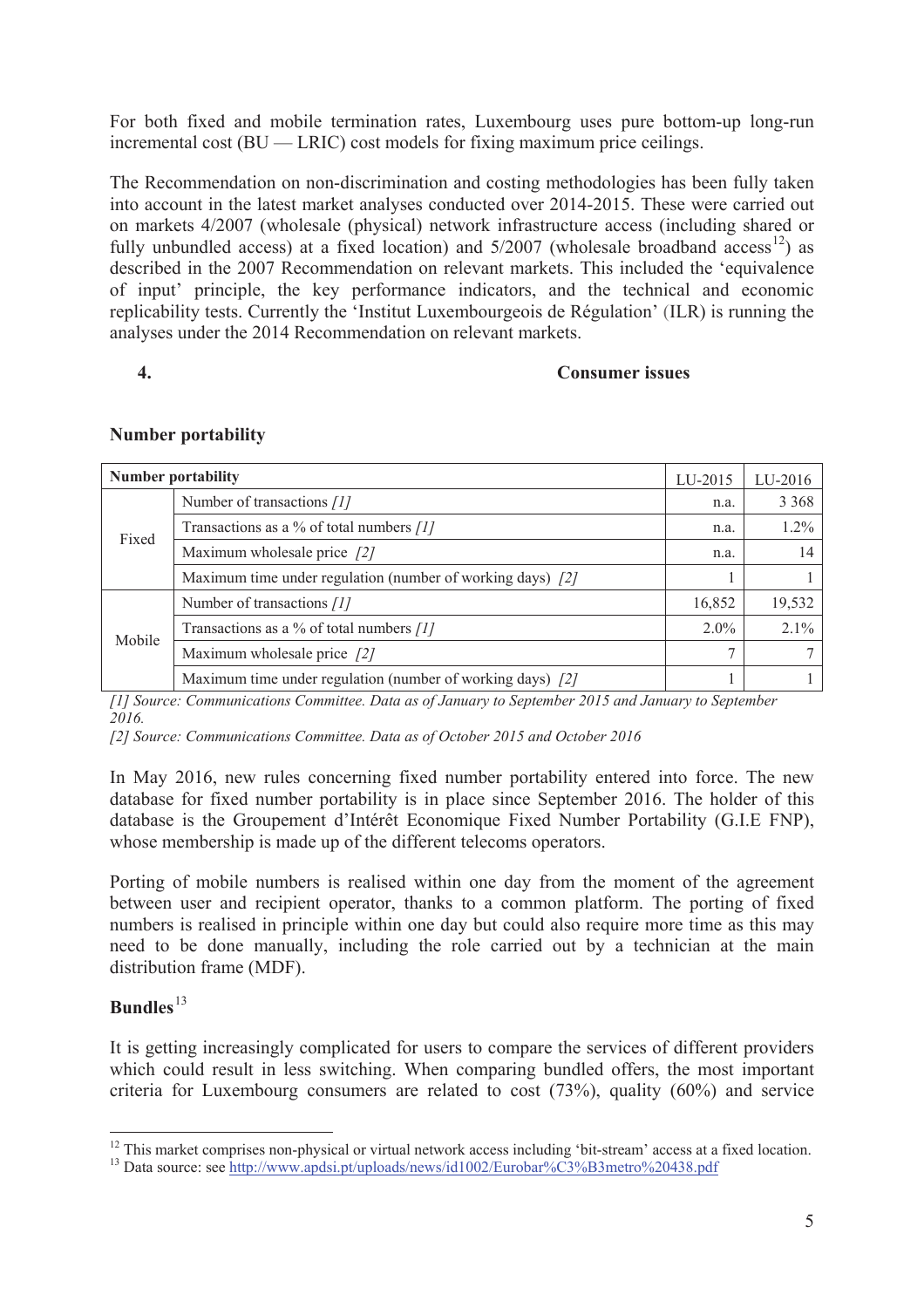(53%). Even though costs play the most important role, Luxembourg belongs to the four EU countries where consumers attach least importance to this factor (Germany: 71%, Estonia: 69%, and Malta: 64%). Only 57% of consumers purchasing bundles in Luxembourg found it easy to compare different bundles. This is the second lowest score across all EU countries (Denmark: 31%, EU average: 69%).

## **Transparency**<sup>14</sup>

80% of Luxembourg consumers found it easy to monitor and control their mobile voice consumption. This compares to an EU average of 78%. 69% found it easy to monitor and control their mobile internet access consumption. This corresponds to the EU average. Only 64% found it easy to monitor and control their fixed internet access consumption. This is below the EU average which stands at 67%.

Regarding contract clarity 81% of Luxembourg consumers who read the contract they signed, agreed it provided sufficient information on its duration, renewal and rollover. This is only slightly below the EU average of 84%. However, only 71% of consumers agreed that the information they received about the quality of the services they subscribed to was adequate. With the EU average standing at 83%, this is the second lowest score across the EU, with the Netherlands being the worst (65%). On the clarity of information about contract termination, Luxembourg scored least with a satisfaction rating of 67%, whereas the EU average stood at 79%.

## **Roaming**

Luxembourg's average retail Eurotariff price for roaming in Q1 2016 was  $\epsilon$ 0.152 per minute for outgoing calls (significantly higher than the EEA average of  $\epsilon$ 0.112 per minute),  $\epsilon$ 0.035 per minute for incoming calls (higher than the EEA average of  $\epsilon$ 0.026 per minute), and  $€0.047$  per Euro-text message (equal to the EEA average). For data, the price was  $€0.157$  per MB (more than three times the EEA average of  $\epsilon$ 0.047 per MB).

The Roaming Regulation (EU) No 531/2012 as amended in 2015 has provided for a transitional retail price regime ('Roam Like At Home+', or 'RLAH+') which applies since 30 April 2016. The ILR is not yet empowered to fine operators that fail to comply with the Roaming Regulation under the general sanction scheme of the Electronic Communications Code (Article 83 of the Loi du 27 février 2011 sur les réseaux et les services de communications électroniques') but a respective amendment is under preparation (Projet de loi 7052 'portant modification de la loi du 27 février 2011 sur les réseaux et les services de communications électroniques'). Under Article 83 of the Loi du 27 février 2011 the ILR has already the competence to impose sanctions for violations related to the regulatory framework for electronic communications networks and services of up to one million Euros. In the amendment under preparation, the maximum amount of fines for failures to comply with the Roaming regulation would be also one million Euros.

## **Net neutrality**

On net neutrality there were no ongoing investigations by the ILR.

 $\overline{a}$ <sup>14</sup> Data source: see http://www.apdsi.pt/uploads/news/id1002/Eurobar%C3%B3metro%20438.pdf